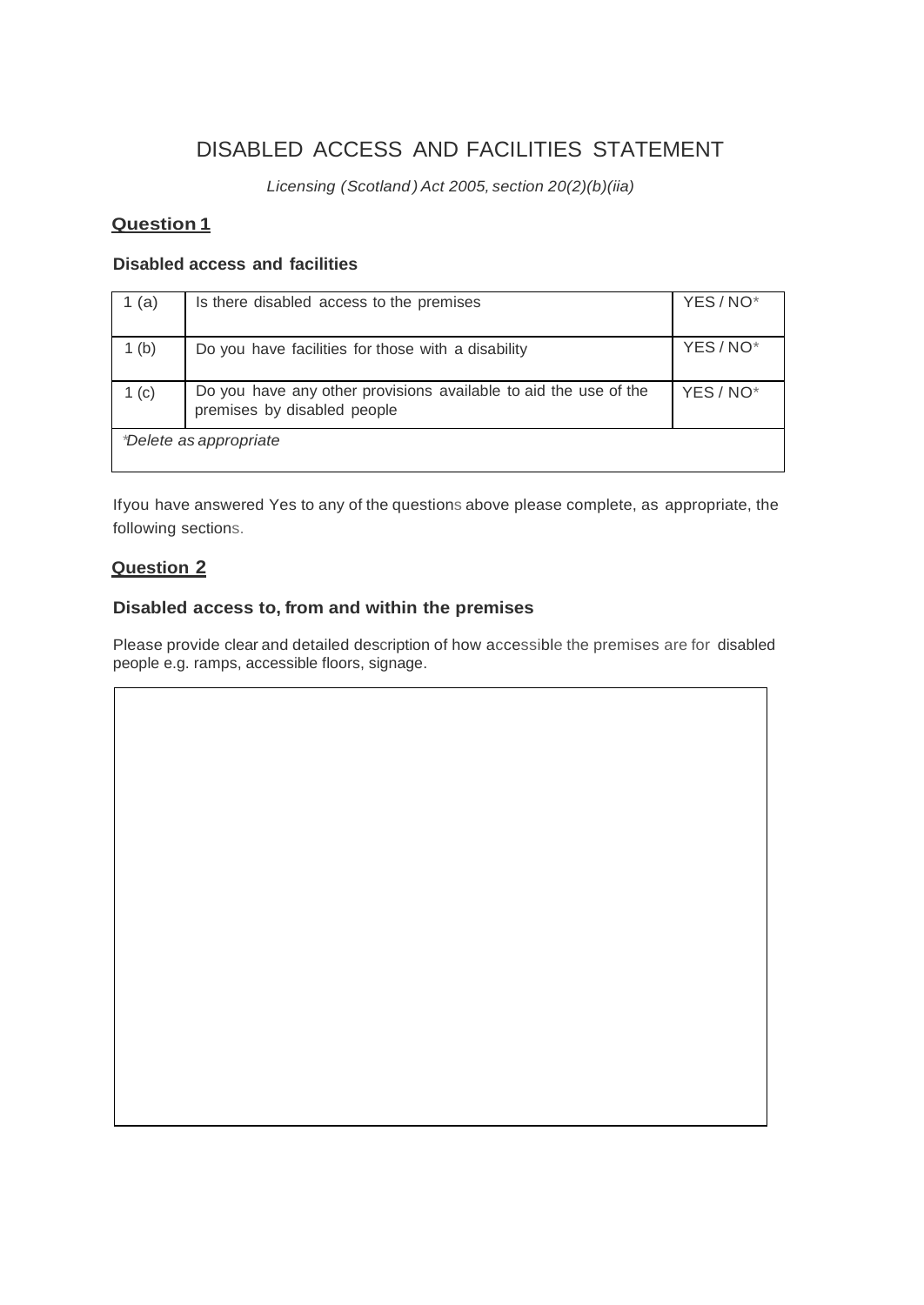# **Question 3**

#### **Facilities available**

Please describe in detail the facilities provided for disabled people .e.g. disabled toilets, lifts, accessible tables.

## **Question4**

#### **Other provisions**

Please provide details of any other provisions made to aid the use of the premises by disabled people e.g. assistance dogs welcome, large print menus.